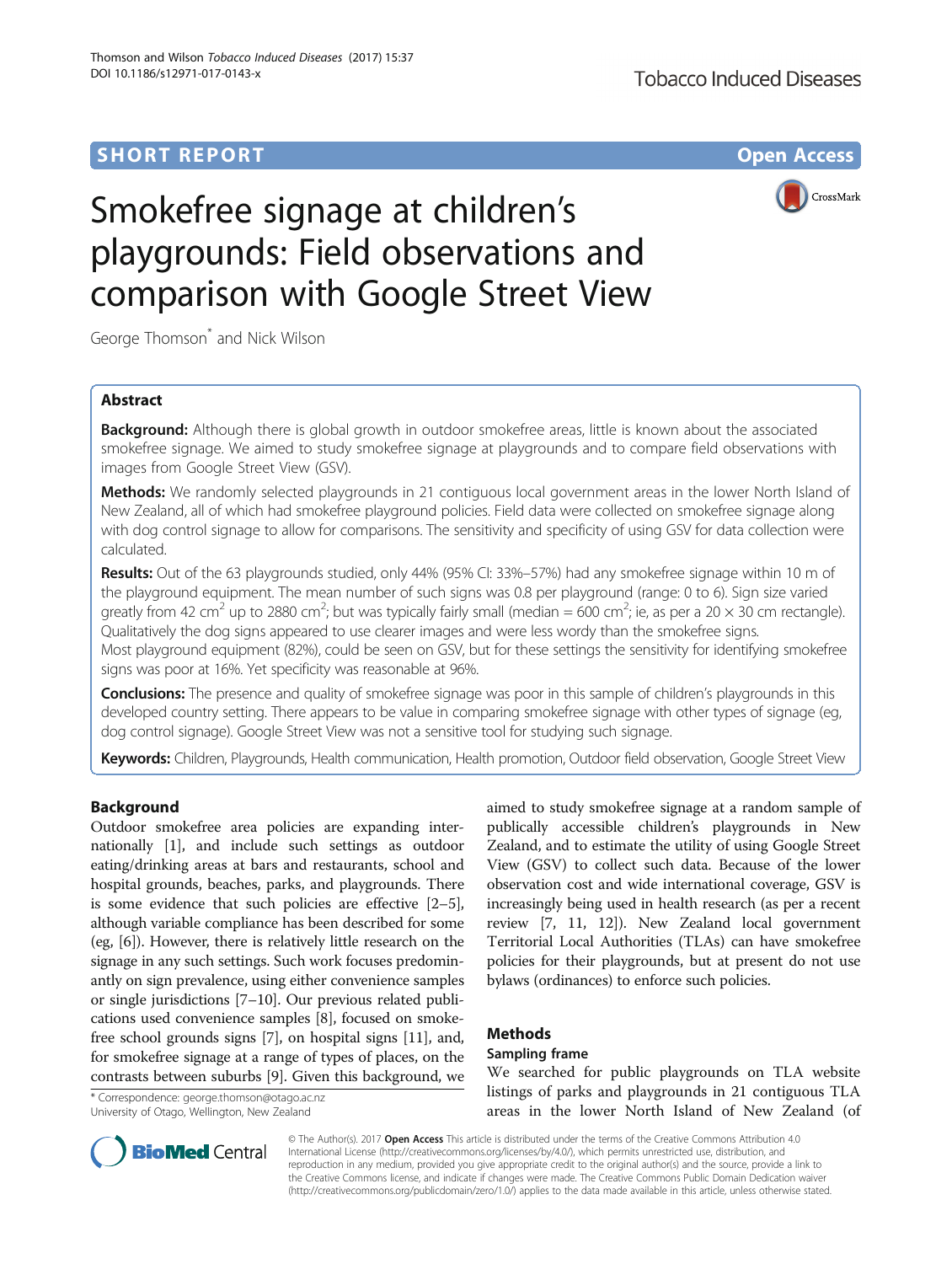which 10 encompassed cities and 11 were largely rural) see Additional file [1:](#page-3-0) Table S1, Online Appendix. Thus the sample excluded playgrounds in school or preschool grounds, which are legally required to be smokefree [\[2\]](#page-3-0). Where playground lists were not available  $(n = 5)$ , we compiled them ourselves by identifying playgrounds from the satellite view in Google Maps in all the parks in the TLA area. The 21 TLAs ranged from one of the most deprived and smallest (Wairoa) to one of the least deprived (Wellington) and all had smokefree policies for playgrounds. The policies are for all the area of the playgrounds, and are not defined by the distance to playground equipment. In each TLA we randomly selected either two playgrounds or a 10% sample of all the playgrounds, whichever was the larger number (ie, up to 11 for Wellington City) for a total of 63. Playgrounds were defined as having fixed play equipment (swings, slides etc) or a skate park.

# Field data

Photographs were taken of all smokefree signage within 10 m of the playground equipment and the largest sign was measured with a tape measure. The distance of 10 m was chosen because sign perception is a product of distance and the features of signs, including size and readability [[13\]](#page-3-0). From preliminary field observations, we estimated that a typical playground sign that is 30 cm square should be visible at 10 m, even with poor text and graphic design. Ten metres is also the normal distance from playground equipment specified by Australian states for smokefree policies.

Our previous work, using a convenience sample of 54 playgrounds [[8\]](#page-3-0), recorded smokefree signage at the entrance of paths leading playgrounds, and (where the playgrounds were in parks) within 100 m of the equipment. However, as we were aiming to develop a simple method that recorded the most effective signs for playgrounds, we focused only on those within 10 m of the equipment. We considered that as playgrounds usually have several or many paths leading to them, or are surrounded by grass, path entrance signs (where present) would not substitute for those within 10 m of equipment. Similarly, smokefree park signs can be distant to the playgrounds, and we considered that they would be less effective for a smokefree playground policy.

As in previous work, the observers (NW, GT) made trial observations and then agreed on a data collection protocol that was sufficiently uniform and effective. A number of photos were taken to provide both close-up detail and wider context for the visible signs. The observers walked around the playgrounds, taking photos from all sides, to ensure comprehensive coverage.

For comparison purposes, the same data were collected on dog control signs (including permissive signage allowing dog walking). Data collection occurred during September – December 2016 (by one or both authors).

## Google Street View data

The playgrounds were examined using GSV and the visibility of signage documented. The approach taken to calculating sensitivity and specificity was the same as used in a previous signage study where the "gold standard" was assumed to be the field observation data [\[7](#page-3-0)]. We use the term 'sensitivity' as the ability of GSV observation to correctly detect the presence of signs (the true positive rate), and 'specificity' as the ability to correctly detect their absence (the true negative rate). An independent observer (see Acknowledgements) who was not involved in the field work collected the GSV data.

# Results

Out of the 63 playgrounds studied, only 44% (95% CI: 33%–57%) had smokefree signage within 10 m of the playground equipment (Table [1](#page-2-0)). This proportion was slightly higher in cities than in other TLA areas (49% vs 38%), but this difference was not statistically significant. The mean number of such signs was only 0.8 per playground (range: 0 to 6), even though some playgrounds had multiple paths leading to them. Results for each of the 21 TLAs are given in the Online Appendix.

Sign size varied from  $42 \text{ cm}^2$  (equivalent to a 6 cm  $\times$  7 cm rectangle) up to 2880 cm<sup>2</sup> (equivalent to a 50 cm by 58 cm rectangle); but was typically fairly small (median = 600 cm<sup>2</sup>; ie, as per a 20  $\times$  30 cm rectangle). Even with small signs, often much of the sign surface was white space (eg, Additional file [1:](#page-3-0) Fig. A1 in the Online Appendix). There were at least 15 different styles of smokefree sign design (apart from size differences) with style differences even within TLAs.

There were no statistically significant quantitative differences between the smokefree and dog control signage at the playgrounds, though the average and median sizes of the dog signs was slightly larger than the smokefree signs (Table [1](#page-2-0)). Qualitatively the dog signs appeared to be less wordy than the smokefree signs and often simply had a symbol of a dog crossed out (Additional file [1:](#page-3-0) Figs. A1 and A2). Dog control signage also appeared to be more directive, with use of such words as "prohibited" (Additional file [1](#page-3-0): Fig. A2). Such words were never used in any smokefree signs. Smokefree signage appeared to be more explanatory in the sense of conveying air quality messages (eg, "fresh air"), and for healthy role modelling around children ("we copy what we see" in a messages to adults, Additional file [1](#page-3-0): Figs. A2 and A3). Both types of signs were very diverse in style and content, with some including the names of the local area and Māori (indigenous) language (Additional file [1:](#page-3-0) Fig. A4).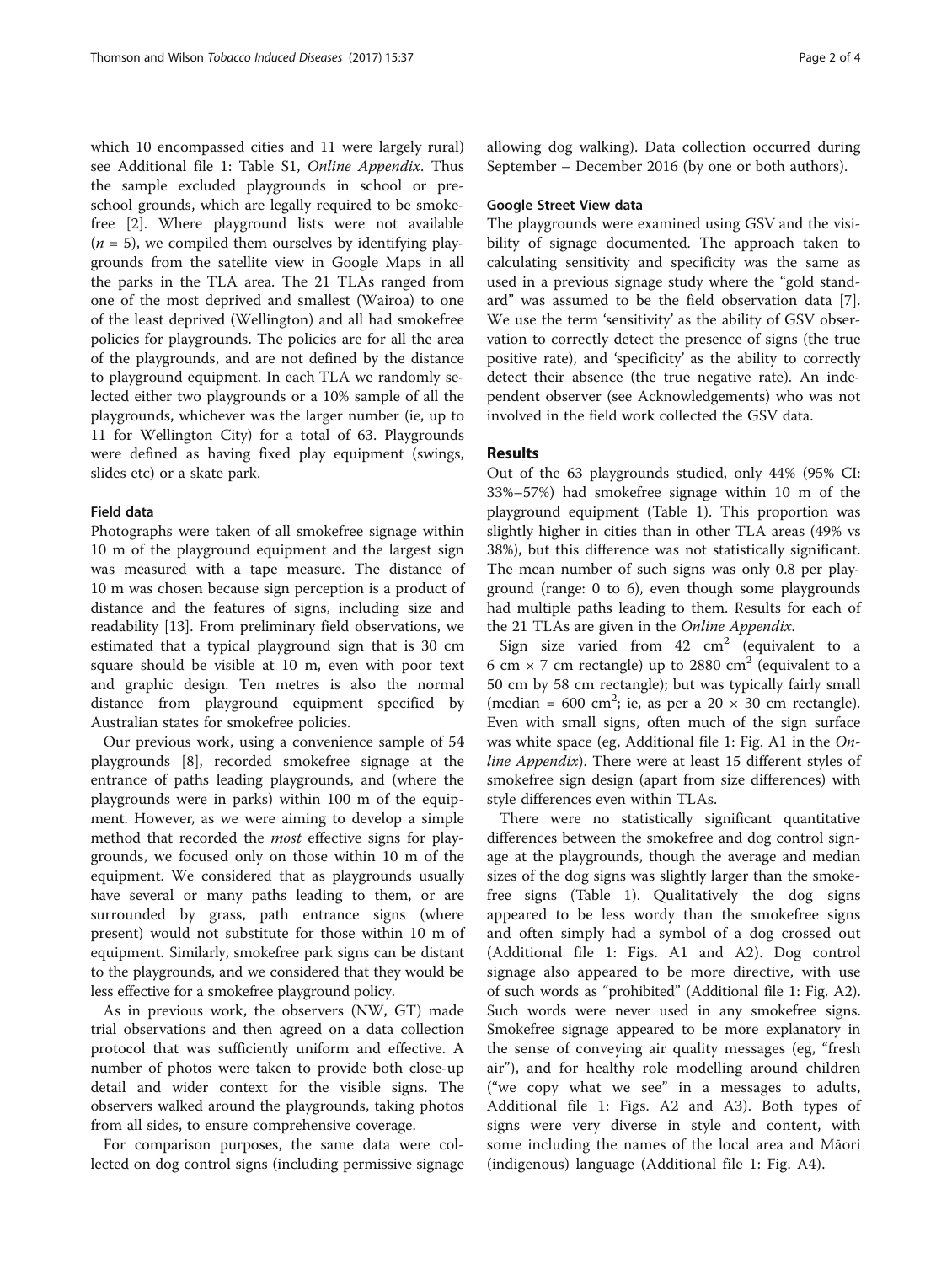| Characteristic                                                                                            | Smokefree signs<br>$[95%$ CI] | Dog control signs<br>$[95%$ CI] | $P$ -value for<br>difference |
|-----------------------------------------------------------------------------------------------------------|-------------------------------|---------------------------------|------------------------------|
| Playgrounds with any sign (N)                                                                             | 28                            | 20                              |                              |
| % of all playgrounds with any sign                                                                        | 44% (28/63)                   | 32% (20/63)                     | 0.149                        |
| Local government areas with any signs ( $n = 21$ areas)                                                   | 71%                           | 48%                             | 0.133                        |
| Playgrounds in city areas ( $n = 39$ ) with signs                                                         | 49%                           | 36%                             | 0.264                        |
| Playgrounds in other local government areas ( $n = 24$ )                                                  | 38%                           | 25%                             | 0.373                        |
| Total signs (ie, multiple signs in some playgrounds)                                                      | 50                            | 28                              |                              |
| Mean number of signs per playground (SD)                                                                  | 0.79(1.23)                    | 0.44(0.80)                      | 0.095                        |
| Range for signs per playground (N)                                                                        | $0$ to $6$                    | $0$ to $4$                      |                              |
| Sign size                                                                                                 |                               |                                 |                              |
| Average in $cm2$ (SD)                                                                                     | 1057 (960)                    | 1154 (1161)                     | 0.749                        |
| Median in $cm2$                                                                                           | 600                           | 768                             |                              |
| Inter-quartile range $(cm2)$                                                                              | 233 to 1800                   | 440 to 1350                     |                              |
| Full range $(cm2)$                                                                                        | 42 to 2880                    | 100 to 3600                     |                              |
| Performance of GSV (using field observations as the gold standard)                                        |                               |                                 |                              |
| Play equipment not visible on GSV (too far from a road) -<br>these results excluded from further analysis | 11 (17.5%)                    | 11 (17.5%)                      |                              |

<span id="page-2-0"></span>Table 1 Smokefree signage and dog control signage at 63 children's playgrounds in 21 contiguous local government authority areas in the lower North Island of New Zealand (for signs within 10 m of the playground equipment)

Negative predictive value [B/(B + D)] 55% [41% – 69%] 76% [62% – 87%] 0.043 <sup>a</sup> These "false positives" may be a true error (the GSV user mis-interpreting another sign eg, a "no horses" sign for a "no dogs" sign) or may actually reflect a smokefree or dog control sign that was previously present when the GSV image was taken several years ago, but was not present in the field observations in 2016

Sensitivity  $[A/(A + D)]$  16%  $[5\% - 34\%]$  41%  $[20\% - 65\%]$  0.087 Specificity  $[B/(B+C)]$  90%  $[33\% - 100\%]$  91%  $[78\% - 98\%]$  91%  $[78\% - 98\%]$  91% [78% – 98%] Positive predictive value  $[A/(A + C)]$  80% [33% – 99%] 70% [38% – 92%] 0.747

True positives [A] and the set of the set of the set of the set of the set of the set of the set of the set of the set of the set of the set of the set of the set of the set of the set of the set of the set of the set of t True negatives [B] 32 and 32 and 32 and 32 and 32 and 32 and 32 and 32 and 32 and 32 and 32 and 32 and 32 and 32 and 32 and 32 and 32 and 32 and 32 and 32 and 32 and 32 and 32 and 32 and 32 and 32 and 32 and 32 and 32 and False positives  $|C|^a$  3 False negatives [D] 10 and 10  $\frac{1}{21}$  21 and 21 and 21 and 21 and 21 and 21 and 21 and 21 and 21 and 21 and 21 and 21 and 21 and 21 and 22 and 22 and 22 and 22 and 22 and 22 and 22 and 22 and 22 and 22 and 22 and 22 and

The equipment in most of the playgrounds (82%) could be seen on GSV, but for these settings the sensitivity for identifying smokefree signs was poor at 16% (Table 1). Specificity was reasonable at 96%. The results for dog control signage were somewhat better for sensitivity (41%) and similar for specificity (91%).

## **Discussion**

The range of TLAs provided different styles of signage, signage use, and demographic context. We found a majority of playgrounds without smokefree signage, and a small median size where there were signs.

There appears to be value in comparing smokefree signage with other types of signage (eg, dog control signage), especially in terms of qualitative aspects. More formal semiotic analysis of the signs could be considered by marketing and communication experts, but our impression is that there is large scope for improvements in sign design. Internationally, there is a lack of research on the effective elements for smokefree signs, with one of the few articles being from 1981. This indicated that positive rather than negative messages may be more effective [\[14\]](#page-3-0). Smoker perceptions that smoking is not normal appear to be associated with quitting and quit success [[15, 16\]](#page-3-0). Thus the use of denormalisation messages that focus on modelling to children may also be an effective part of media to help smokers quit, as well as helping protect children from smoking normalisation [[17](#page-3-0)]. The phrase used in some New Zealand signs 'we copy what we see' echoes the words 'children see, children do' used in some North American smokefree media.

While GSV appears to have some utility for studying other types of smokefree signage [[7, 11](#page-3-0)], it was not useful for these playground signs, with low sensitivity. This problem was because: (i) some playgrounds were visible but distant from the road; (ii) some signs were quite small and not legible in the GSV imagery; and (iii) the GSV imagery was sometimes a few years out-of-date (ie, signage observed in the field observations may have been installed subsequently). But use of GSV for